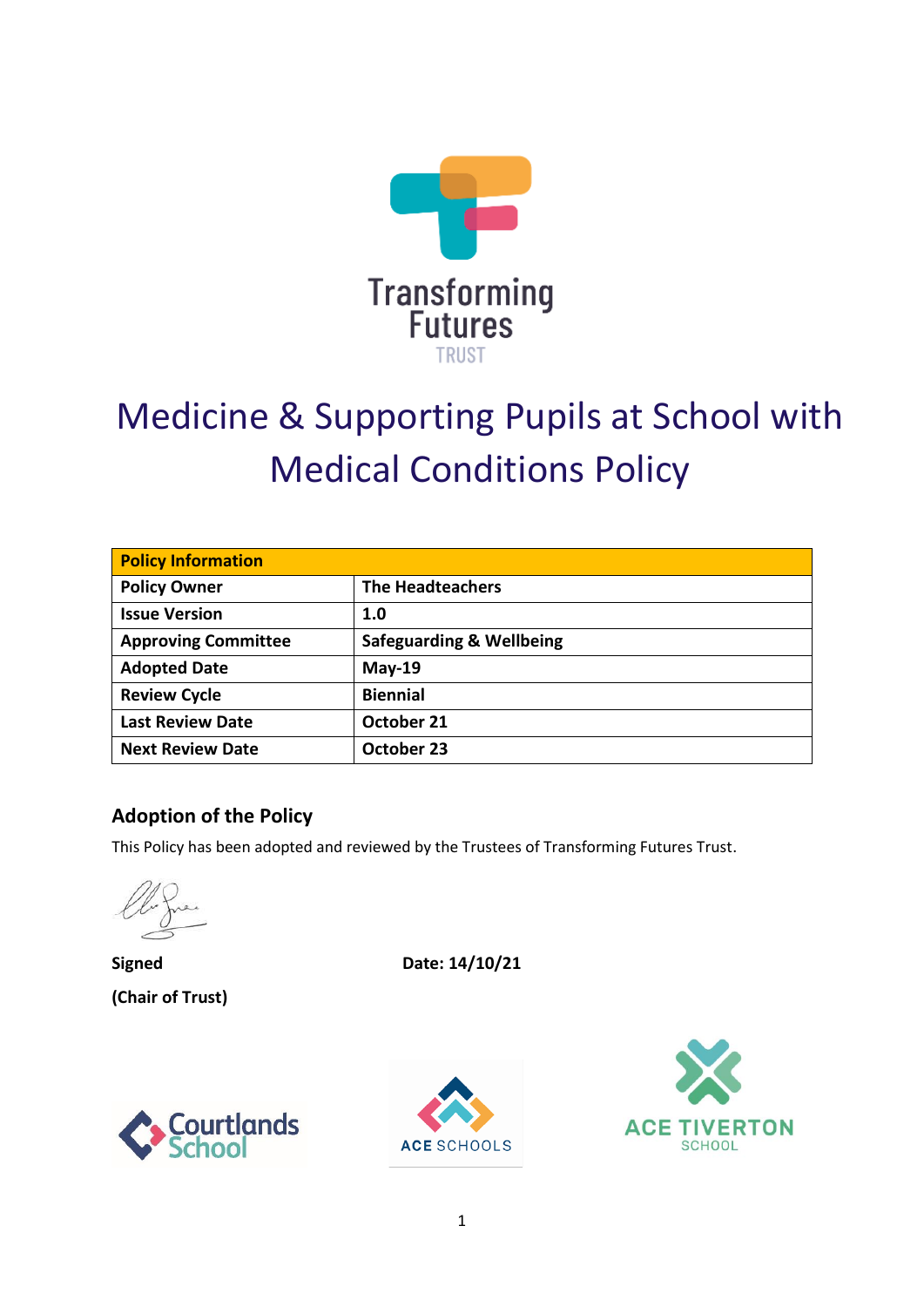# **Contents**

| 1.  | Introduction                                                                                    | 3  |
|-----|-------------------------------------------------------------------------------------------------|----|
| 2.  | Policy Implementation                                                                           | 3  |
| 3.  | <b>Definitions of Medical Conditions:</b>                                                       | 3  |
| 4.  | The role of staff                                                                               | 4  |
| 5.  | Procedures to be followed when notification is received that a pupil has a medical<br>condition | 5  |
| 6.  | Recording medical conditions on SIMS                                                            | 6  |
| 7.  | Individual Health Care Plans                                                                    | 6  |
| 8.  | The child's role in managing their own medical needs                                            | 8  |
| 9.  | Managing medicines on School sites                                                              | 8  |
| 10. | Unacceptable practice                                                                           | 9  |
| 11. | Complaints                                                                                      | 9  |
| 12. | Annex A                                                                                         | 10 |
| 13. | Annex B                                                                                         | 11 |
| 14. | Annex C                                                                                         | 13 |
| 15. | Annex D                                                                                         | 15 |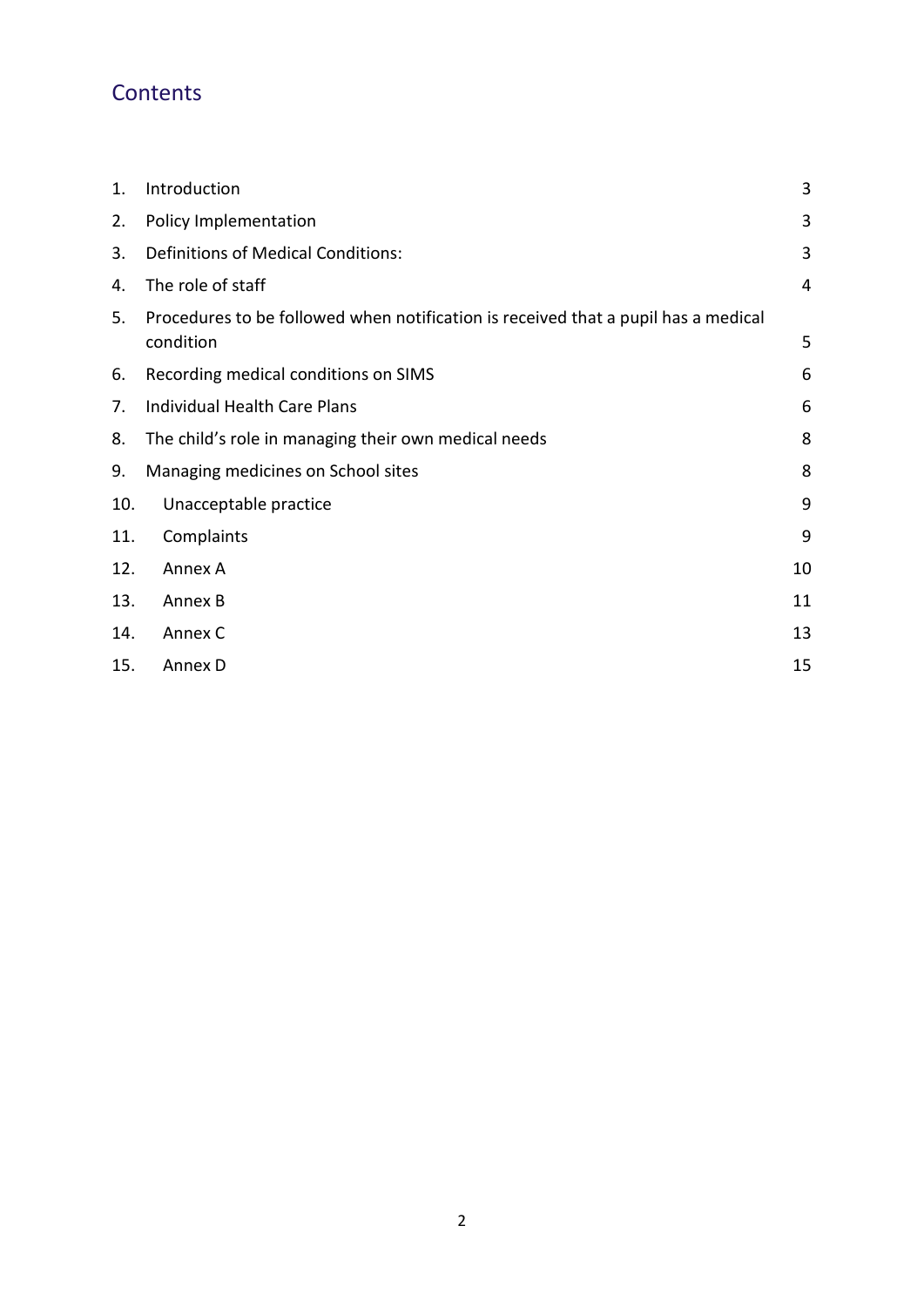### **Introduction**

- 1.1 Section 100 of the Children and Families Act 2014 places a duty on the governing body and senior leadership team to make arrangements for supporting pupils at Transforming Futures Trust with medical conditions. Pupils with special medical needs have the same right of admission to school as other children and cannot be refused admission or excluded from school on medical grounds alone. However, teachers and other school staff in charge of pupils have a common law duty to act in the place of the parent and may need to take swift action in an emergency. This duty also extends to teachers leading activities taking place off the school site. This could extend to a need to administer medicine.
- 1.2 The prime responsibility for a child's health lies with the parent who is responsible for the child's medication and should supply Transforming Futures Trust with information.
- 1.3 This policy will be reviewed regularly and will be readily accessible to parents/carers and staff through our school website.

#### **Policy Implementation**

- 2.1 All schools and academies are expected by Ofsted to have a policy dealing with medical needs and to be able to demonstrate that this is implemented effectively.
- 2.2 The overall responsibility for the successful administering and implementation of this policy is given to Lee Earnshaw, Head Teacher. He will also be responsible for ensuring that sufficient staff are suitably trained and will ensure cover arrangements in case of staff absences or staff turnover to ensure that someone is always available and on site.
- 2.3 The senior leadership team, will be responsible for briefing supply teachers, risk assessments for school visits and other school activities outside of the normal timetable and for the monitoring of individual healthcare plans.
- 2.4 All staff will be expected to show a commitment and awareness of children's medical conditions. All new members of staff will be inducted into the arrangements and guidelines set out in this policy.

#### **Definitions of Medical Conditions:**

3.1 Pupils' medical needs may be broadly summarised as being of two types: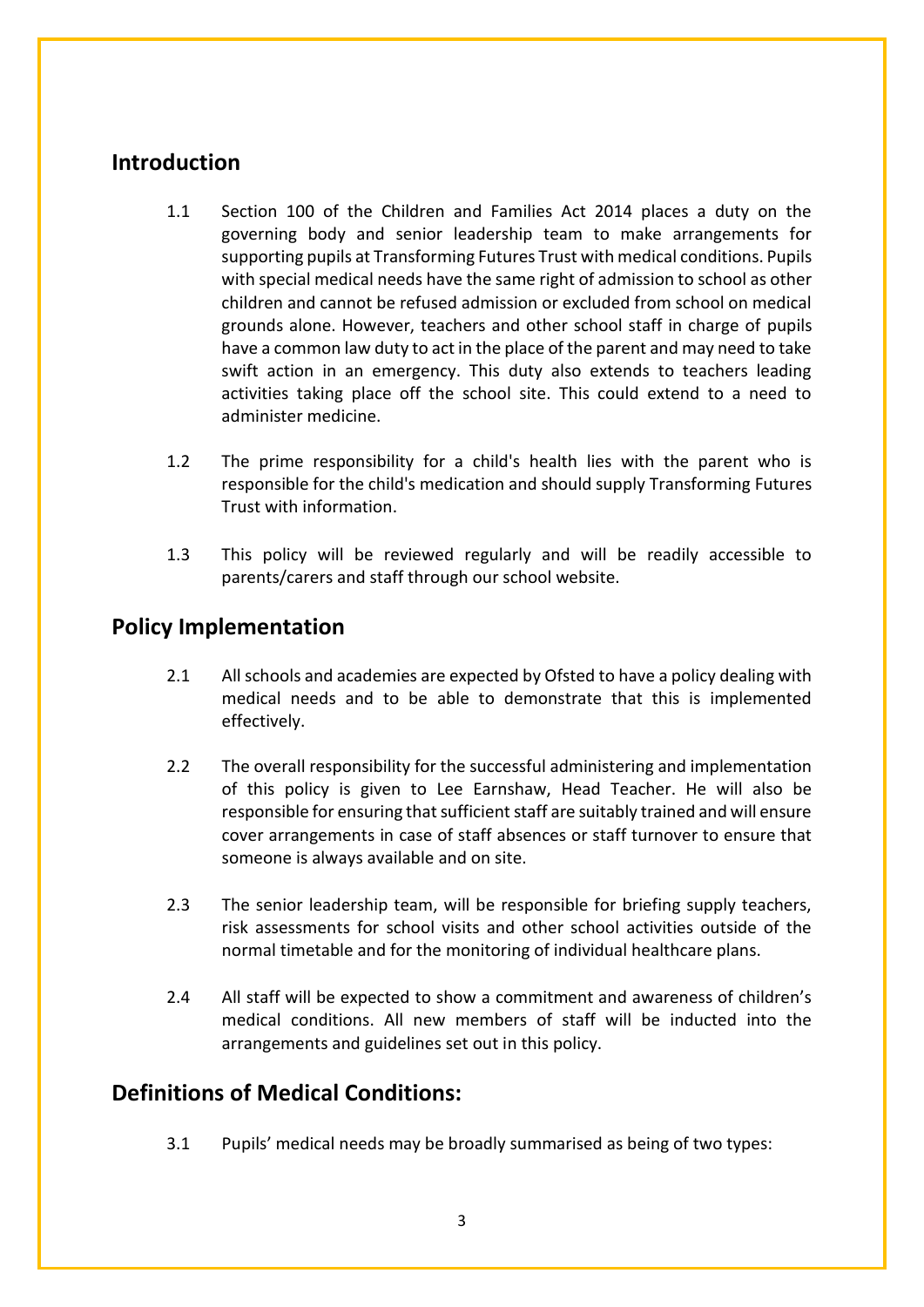- 3.1.1 Short-term affecting their participation in School activities because they are on a course of medication.
- 3.1.2 Long-term potentially limiting their access to education and requiring extra care and support (deemed special medical needs). This may cover both physical and mental health difficulties.

# **The role of staff**

- 4.1 Some children with medical conditions may be disabled. Where this is the case governing bodies must comply with their duties under the Equality Act 2010. The children at Transforming Futures Trust also have Special Educational Needs (SEN) and an Education, Health and Care Plan (EHCP) which brings together health and social care needs, as well as their special educational provision.
- 4.2 This guidance should be read in conjunction with the SEN Code of Practice and the SEN Policy.
- 4.3 If a child is deemed to have a long-term medical condition**,** Transforming Futures Trust will ensure that arrangements are in place to support them. In doing so, we will ensure that such children can access and enjoy the same opportunities at school as any other child. The school, health professionals, parents/carers and other support services will work together to ensure that children with medical conditions receive a full education, unless this would not be in their best interests because of their health needs.
- 4.4 Staff must not give prescription medicines or undertake health care procedures without appropriate training (see 3.6). We can only administer prescribed medication if the following procedure has been completed in full. Parents must bring the medication to school in the original box that has been labelled by the pharmacy with the dosage, frequency and time of administration. Parents must complete and sign an administering medicines form and ensure that the information on it matches the label. Once received, medicines will be stored securely and only accessible by staff. Inhalers and emergency medication such as EpiPens and midazolam is stored out of reach but unlocked as per guidance. Trained staff will administer medication to children according to the instructions. Each child has a record of administering medication sheet that is completed each time medication is given. Once complete, these records are stored securely in pupil files.
- 4.5 With parental permission staff may provide a child with common over the counter medicine at our discretion (e.g. paracetamol, cough medicine or antihistamine.) In such cases parents must bring the medication into school and complete the appropriate form. This form includes information about the last dose that was administered at home. Staff will enter details of doses given at school and send the form home.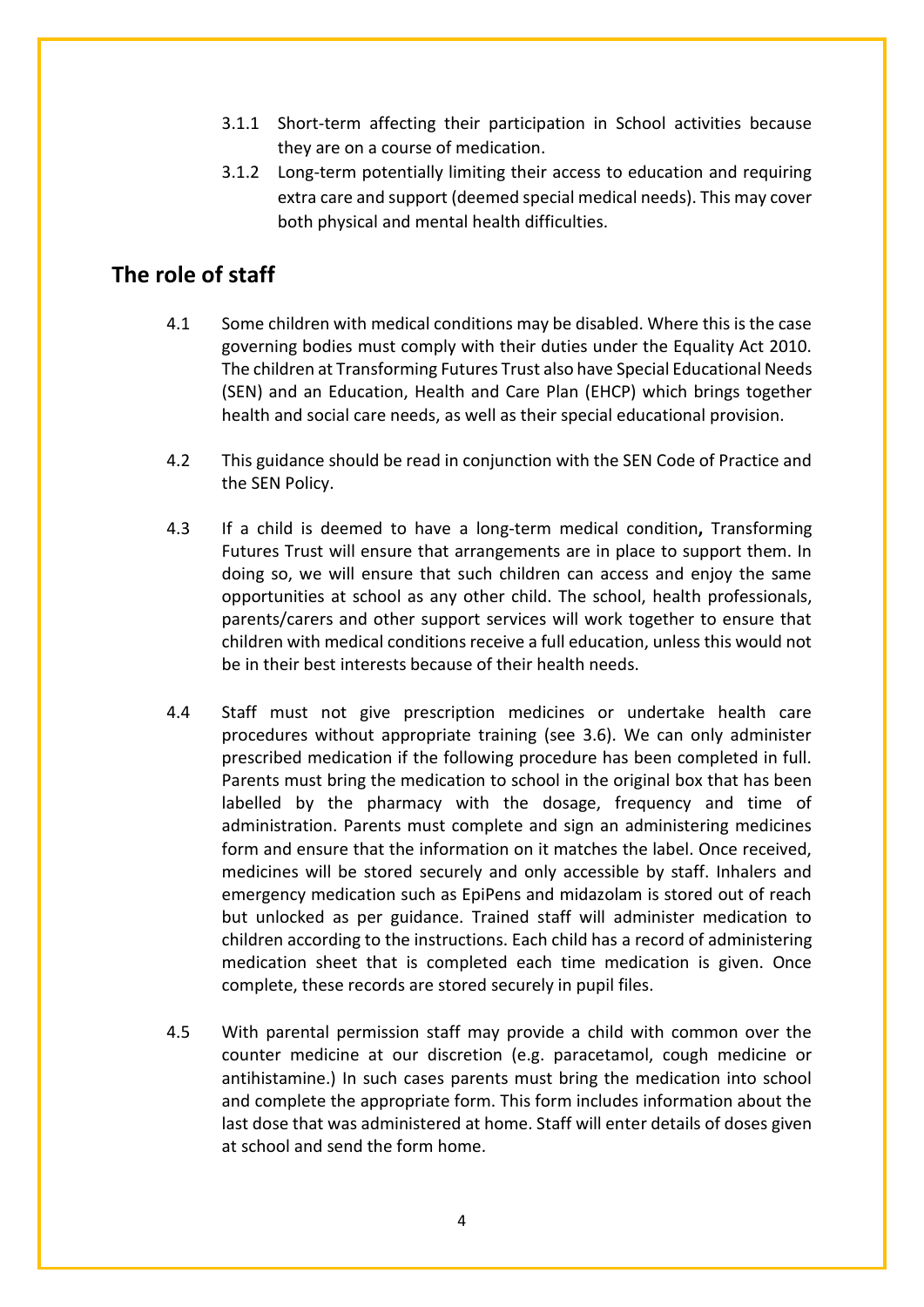- 4.6 All medication (prescribed or over the counter) must be brought into school by a parent, carer or family member. It is not appropriate for children or school transport to bring the medication to school.
- a. At Transforming Futures Trust, we recognise that a first-aid certificate does not constitute appropriate training in supporting children with medical conditions. Healthcare professionals (for example the school nurse,) will provide training and subsequent confirmation of the proficiency of staff in a medical procedure, or in providing medication. In most cases this is 'Administering Medication' training delivered by Livewell Southwest. In some rarer cases specific training is required to administer emergency medication, for example epinephrine (via an EpiPen) or midazolam. This training is delivered by Livewell Southwest in line with health care plans provided by healthcare professionals.

# **Procedures to be followed when notification is received that a pupil has a medical condition**

- 5.1 We will ensure that the correct procedures will be followed whenever we are notified that a pupil has a medical condition. The procedures will also be in place to cover any transitional arrangements between schools, or when pupil's needs change and arrangements for staff training will be made if required. For children starting at Transforming Futures Trust, arrangements will be in place in time for the start of the pupil's time at Transforming Futures Trust wherever possible. In other cases, such as a new diagnosis we will ask parents to bring medication along with a completed administering medications form which has to be complete before we are able to administer any medication.
- 5.2 In making the arrangements, Transforming Futures Trust will take into account that many of the medical conditions that require support at school will affect quality of life and may be life threatening.
- 5.3 We will also acknowledge that some will be more obvious than others. We will therefore ensure that the focus is on the needs of each individual child and how their medical condition impacts on their school life. Transforming Futures Trust will ensure that arrangements give parents/carers and pupils confidence in the school's ability to provide effective support for medical conditions in school. The arrangements will show an understanding of how medical conditions impact on a child's ability to learn, as well as increase their confidence and promote self-care.
- 5.4 We will ensure that staff are properly trained to provide the support that pupils need. Transforming Futures Trust will ensure that arrangements are clear and unambiguous about the need to support actively pupils with medical conditions to participate in school trips and visits, or in sporting activities, and not prevent them from doing so. Transforming Futures Trust will make arrangements for the inclusion of pupils in such activities with any adjustments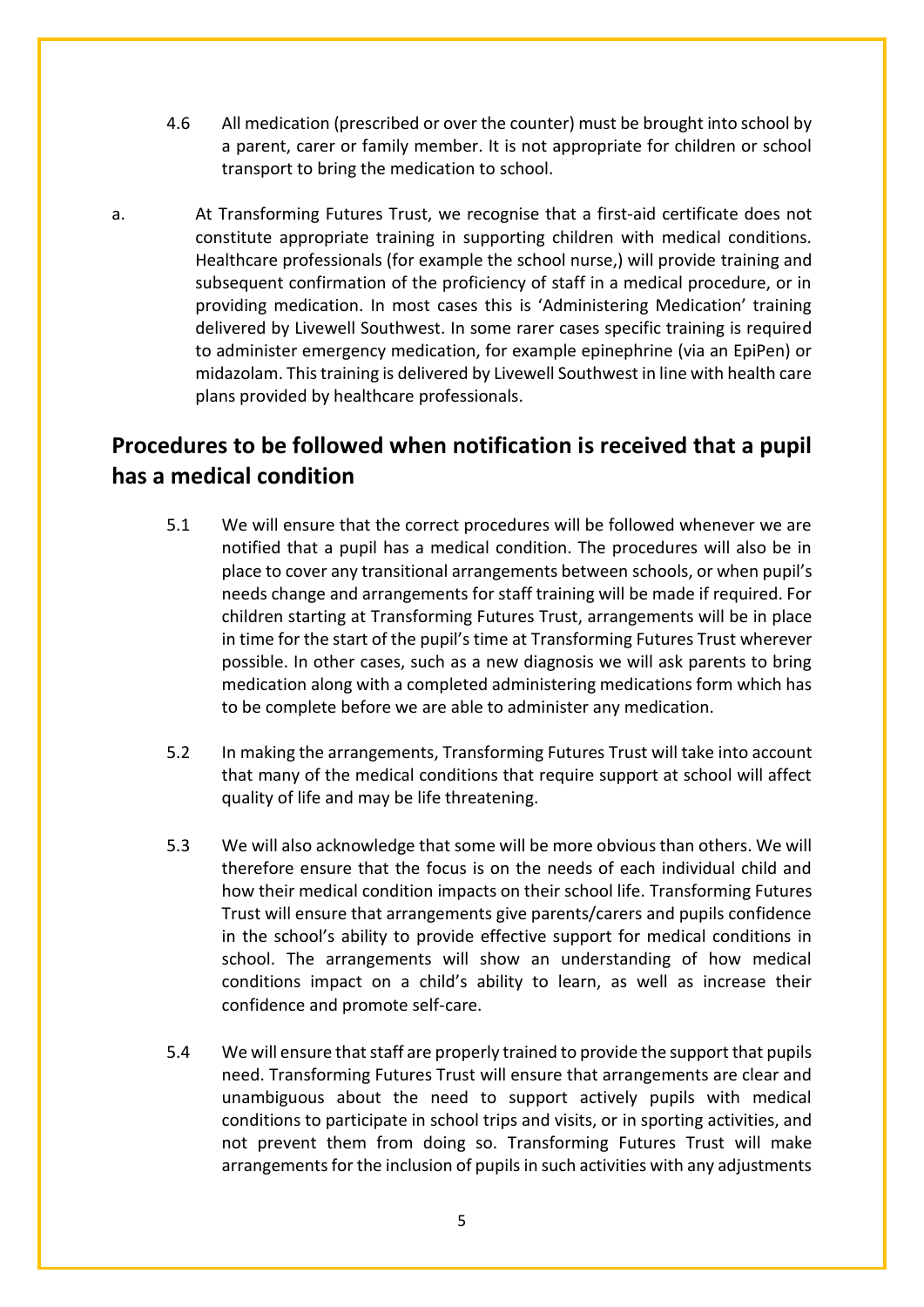as required unless evidence from a clinician such as a GP states that this is not possible.

- 5.5 Transforming Futures Trust will make sure that no child with a medical condition is denied admission or prevented from attending the school because arrangements for their medical condition have not been made. However, in line with our safeguarding duties, we will ensure that pupils' health is not put at unnecessary risk from, for example infectious diseases. We will therefore not accept a child in school at times where it would be detrimental to the health of that child or others.
- 5.6 Transforming Futures Trust does not have to wait for a formal diagnosis before providing support to pupils. In cases where a pupil's medical condition is unclear, or where there is a difference of opinion, judgements will be needed about what support to provide based on the available evidence. This would normally involve some form of medical evidence and consultation with parents/carers. Where evidence conflicts, some degree of challenge may be necessary to ensure that the right support can be put in place.
- 5.7 Where a child has an Individual Health Care Plan, this should clearly define what constitutes an emergency and explain what to do, including ensuring that all relevant staff are aware of emergency symptoms and procedures. Other pupils in the school should know what to do in general terms, such as informing a teacher immediately if they think help is needed.
- 5.8 If a child (regardless of whether they have an Individual Health Care Plan) needs to be taken to hospital, staff should stay with the child until the Parent/Carer arrives, or accompany a child taken to hospital by ambulance.

#### **Recording medical conditions on SIMS**

6.1 Where a medical condition requires a Health Care Plan it should also be noted on SIMS in the Student Details section 7, Medical Conditions. If a specific condition is not in the selection available use the best match. Details can be entered in the notes section as required. If there is supporting evidence then this could be uploaded to SIMS. This will generally be recorded by the admin team on admission; however it should be checked by the rest of the team working with that child.

#### **Individual Health Care Plans**

7.1 Individual health care plans will either be provided by external healthcare professionals or completed by Transforming Futures Trust staff according to a standard format. (Annex B & C).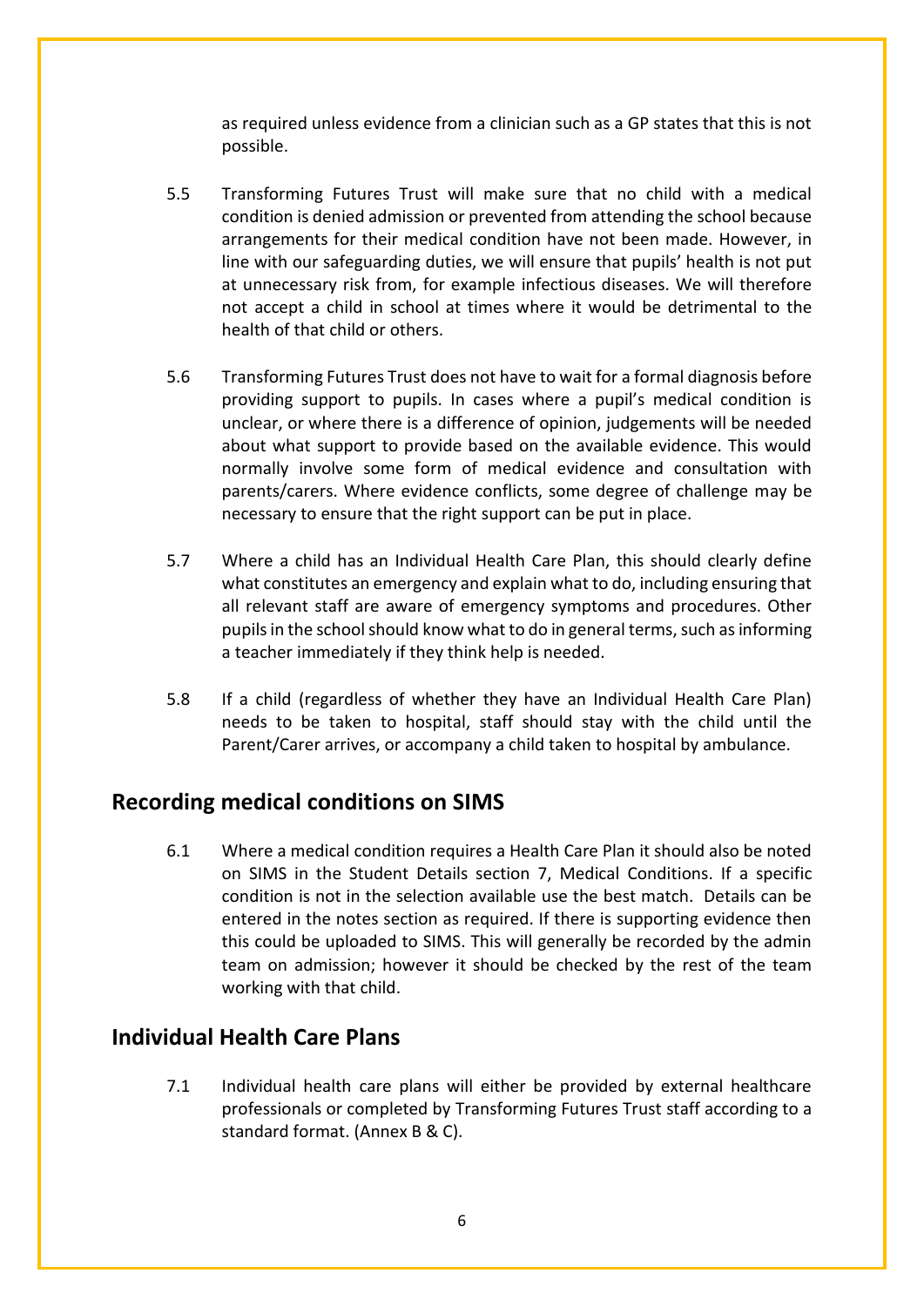- 7.2 The class teacher will be responsible for the child's development and ensuring that they and their medical conditions are supported at school.
- 7.3 Individual Healthcare Plans will help to ensure that **the school** effectively supports pupils with medical conditions. They will provide clarity about what needs to be done, when and by whom. They will often be essential, such as in cases where conditions fluctuate or where there is a high risk that emergency intervention will be needed. They are likely to be helpful in the majority of other cases too, especially where medical conditions are long-term and complex. However, not all children will require one.
- 7.4 A flow chart for identifying and agreeing the support a child needs and developing an individual healthcare plan is provided in Annex A.
- 7.5 Individual Health Care Plans will be easily accessible to all who need to refer to them, while preserving confidentiality. They should be stored electronically with the students other files on SIMS. Plans will capture the key information and actions that are required to support the child effectively. The level of detail within plans will depend on the complexity of the child's condition and the degree of support needed. This is important because different children with the same health condition may require very different support. Annex B shows the template for the Individual Health Care Plan for children with prescribed medication and Annex C shows the template for the Individual Health Care Plan for children taking over the counter medication.
- 7.6 Transforming Futures Trust will ensure that Individual Health Care Plans are reviewed at least annually or earlier if evidence is presented that the child's needs have changed. They will be developed and reviewed with the child's best interests in mind and ensure that the school assesses and manages risks to the child's education, health and social wellbeing and minimises disruption.
- 7.7 Individual Health Care Plans include:
	- a) The medical condition and any medication prescribed to treat it.
	- b) Any special precautions.
	- c) Possible side effects.
	- d) Training requirements.
	- e) What to do in an emergency, including whom to contact, and contingency arrangements.
	- f) Some children may have an Emergency Health Care Plan prepared by their lead clinician that could be used to inform development of their Individual Health Care Plan. The Emergency Health Care Plan will be attached to the Individual Health Care Plan and it is the responsibility of the issuing healthcare provided to ensure that it is reviewed regularly.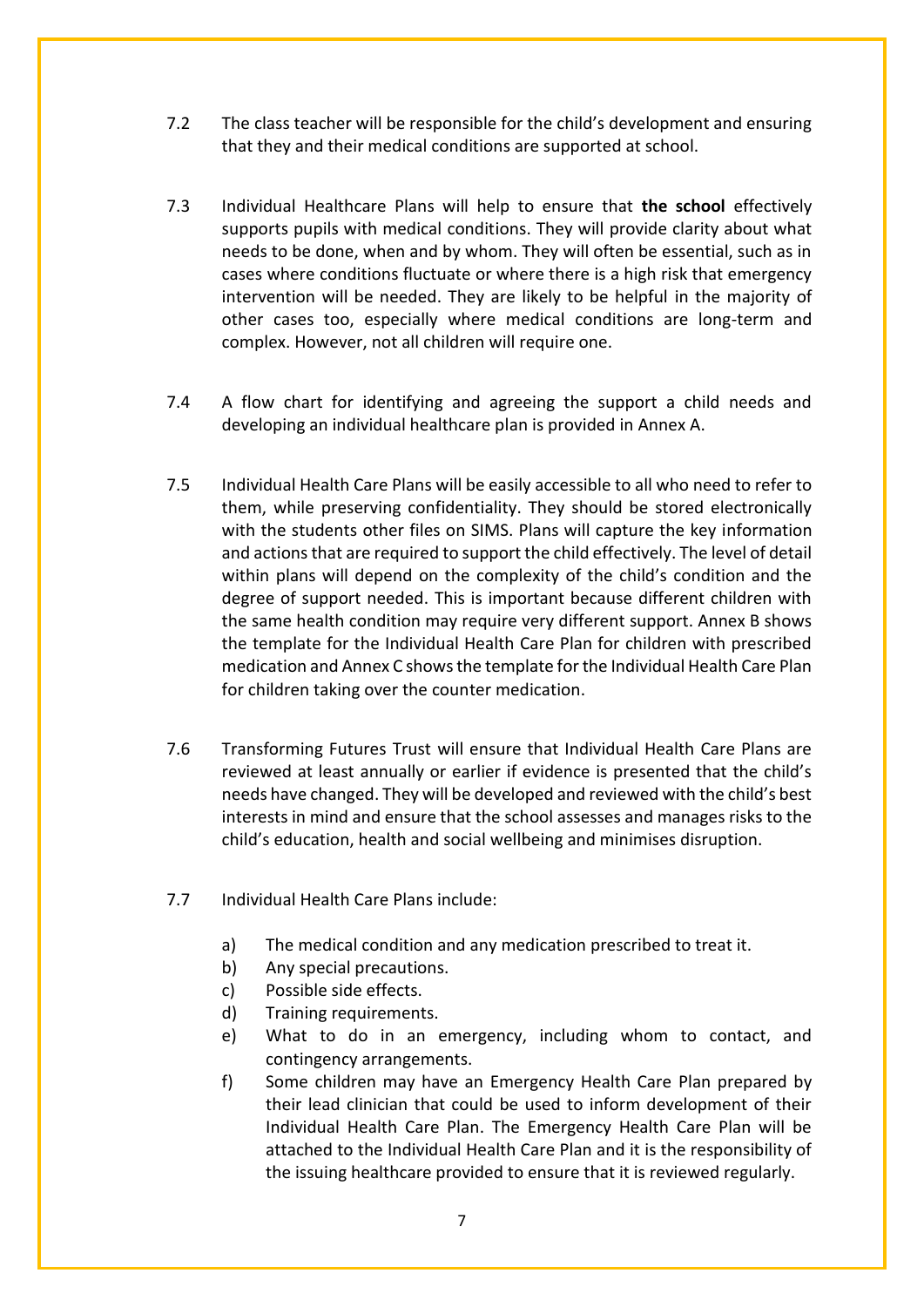# **The child's role in managing their own medical needs**

- 8.1 We encourage children to take an active role in medicating themselves where appropriate, e.g. using asthma inhalers and self-administering pills under the supervision of trained staff.
- 8.2 If a child refuses to take medicine or carry out a necessary procedure, staff should not force them to do so. Parents/carers should be informed so that alternative options can be considered

## **Managing medicines on School sites**

.

- 9.1 The following are the procedures to be followed for managing medicines:
	- a) Medicines should only be administered at the school when it would be detrimental to a child's health or school attendance not to do so.
	- b) No child under 16 should be given prescription or non-prescription medicines without their parents/carers direct consent.
	- c) Transforming Futures Trust will only accept prescribed medicines that are in-date, labelled, provided in the original container as dispensed by a pharmacist and include instructions for administration, dosage and storage. The exception to this is insulin which must still be in date, but will generally be available inside an insulin pen or a pump, rather than in its original container.
	- d) All medicines will be stored safely in a specified place in each class. Staff should know where their medicines are at all times and be able to access them immediately.
	- e) Medicines and devices such as asthma inhalers, blood glucose testing meters, EpiPens and Midazolam should be always readily available to children and not locked away; these will be safely stored in the known places where all staff know how to access them. If a child requires an asthma inhaler it is crucial that there is an in date inhaler in the school at all times.
	- f) During school trips, a trained member of staff will carry all medical devices and medicines and will administer them to the children.
	- g) Staff administering medicines should do so in accordance with the prescriber's instructions. Tran will keep a record of all medicines administered to individual children (see annex D.) A new record sheet should be started each time a new batch of medication is brought into school. For children who take more than one type of medication, a separate recording sheet should be used for each one.
	- h) Any side effects of the medication to be administered at the school should be noted.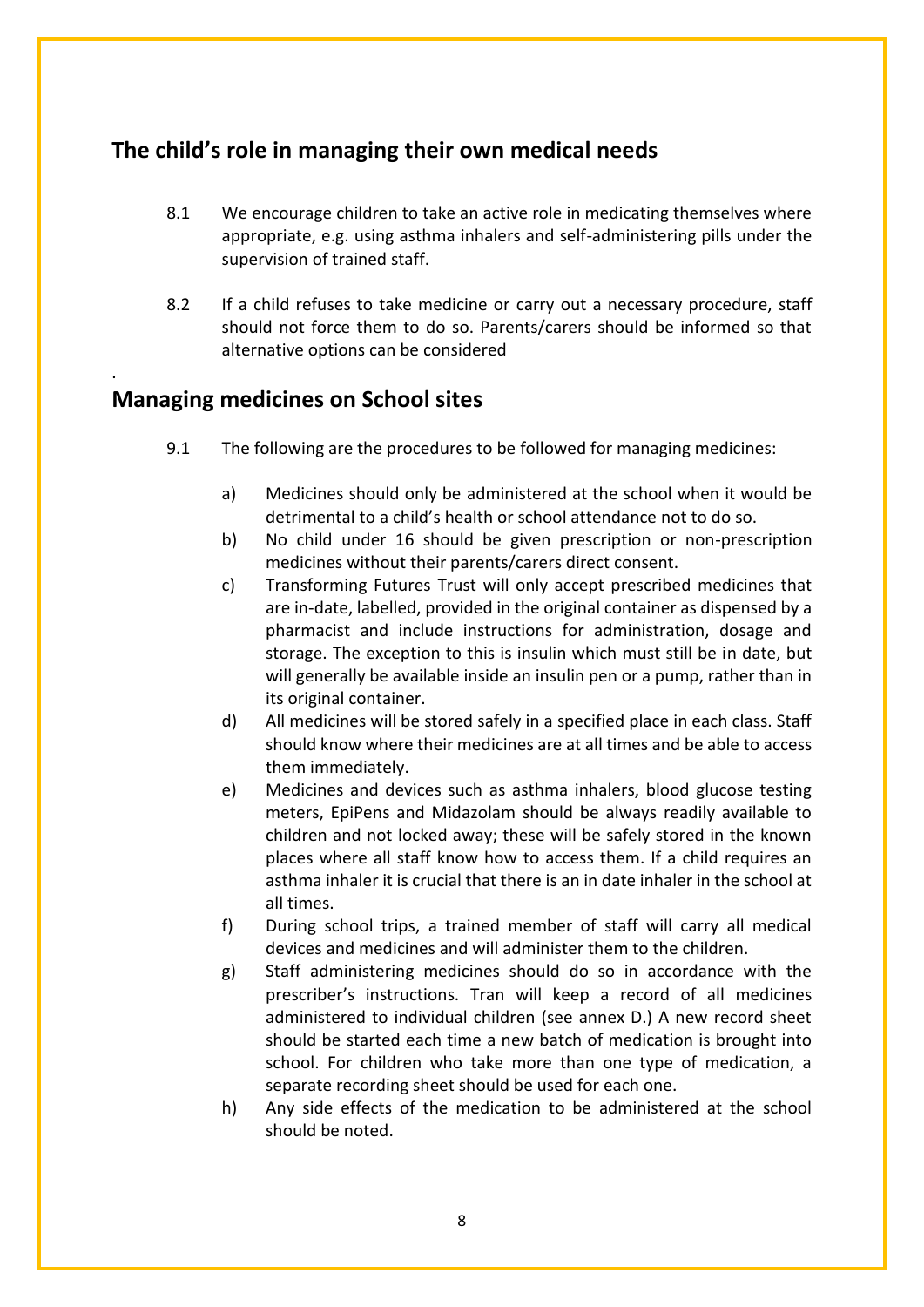- i) Written records are kept of all medicines administered to children. These records offer protection to staff and children and provide evidence that agreed procedures have been followed.
- j) When no longer required, medicines should be returned to the Parent/Carer to arrange for safe disposal. Sharps boxes should always be used for the disposal of needles and other sharps.

#### **Unacceptable practice**

- 10.1 Although School staff should use their discretion and judge each case on its merits with reference to the child's Individual Health Care Plan, it is not generally acceptable practice to:
	- a) Prevent children from easily accessing their inhalers and medication and administering their medication when and where necessary.
	- b) Assume that every child with the same condition requires the same treatment.
	- c) Ignore the views of the child or their parents/carers; or ignore medical evidence or opinion, (although this may be challenged.)
	- d) Send children with medical conditions home frequently or prevent them from staying for normal school activities, including lunch, unless this is specified in their individual healthcare plans.
	- e) If the child becomes ill, send them to the school office or medical room unaccompanied or with someone unsuitable.
	- f) Penalise children for their attendance record if their absences are related to their medical condition e.g. hospital appointments.
	- g) Prevent pupils from drinking, eating or taking toilet or other breaks whenever they need to in order to manage their medical condition effectively.
	- h) Require parents/carers, or otherwise make them feel obliged, to attend the school to administer medication or provide medical support to their child, including with toileting issues.
	- i) No parent/carer should have to give up working because the school is failing to support their child's medical needs; or prevent children from participating, or create unnecessary barriers to children participating in any aspect of School life, including school trips, e.g. by requiring parents/carers to accompany the child.

#### **Complaints**

11.1 Should parents/carers or pupils be dissatisfied with the support provided they should discuss their concerns directly with the school. If for whatever reason this does not resolve the issue, they may make a formal complaint via the complaints procedure outlined in the school's Complaints Policy.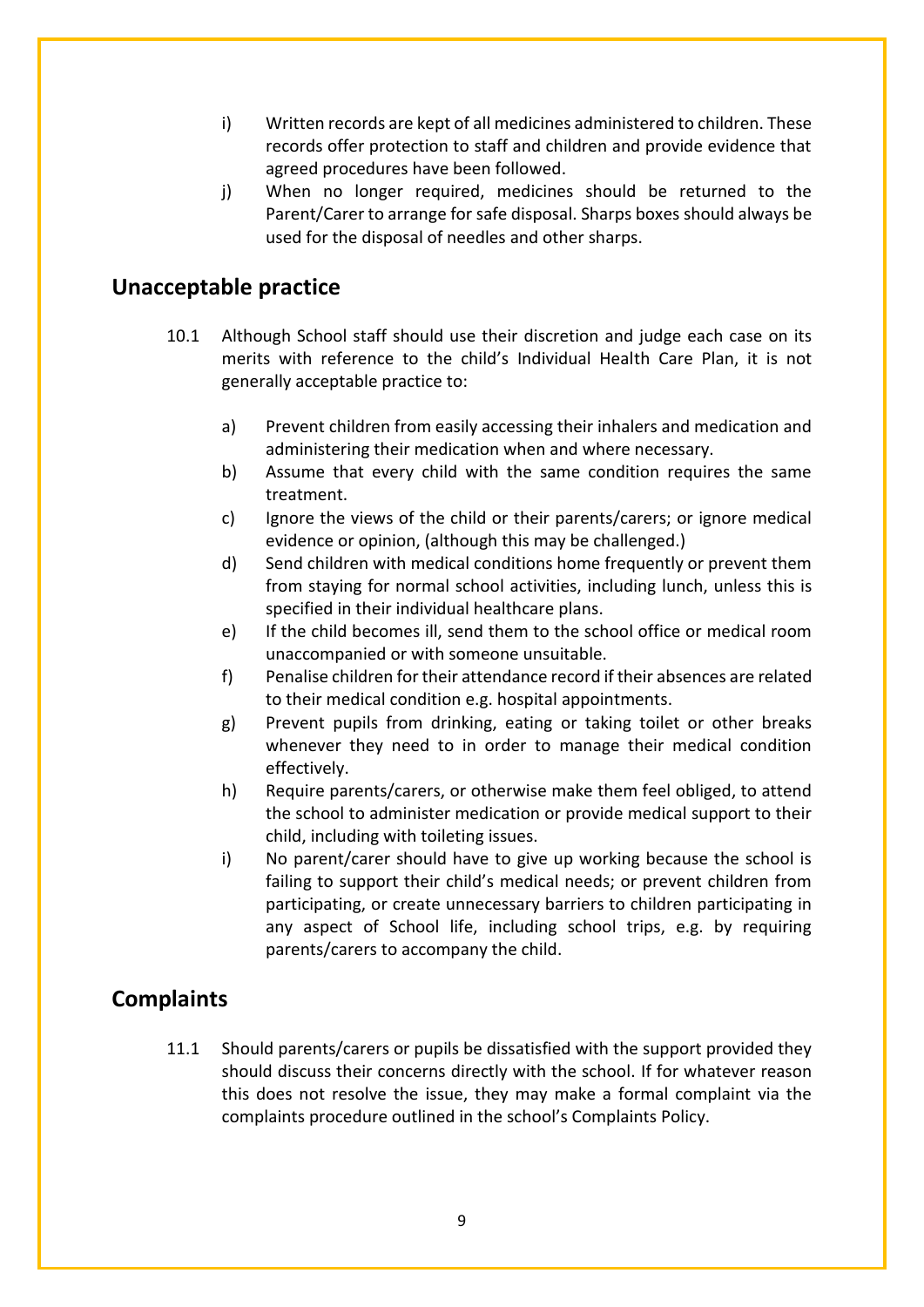

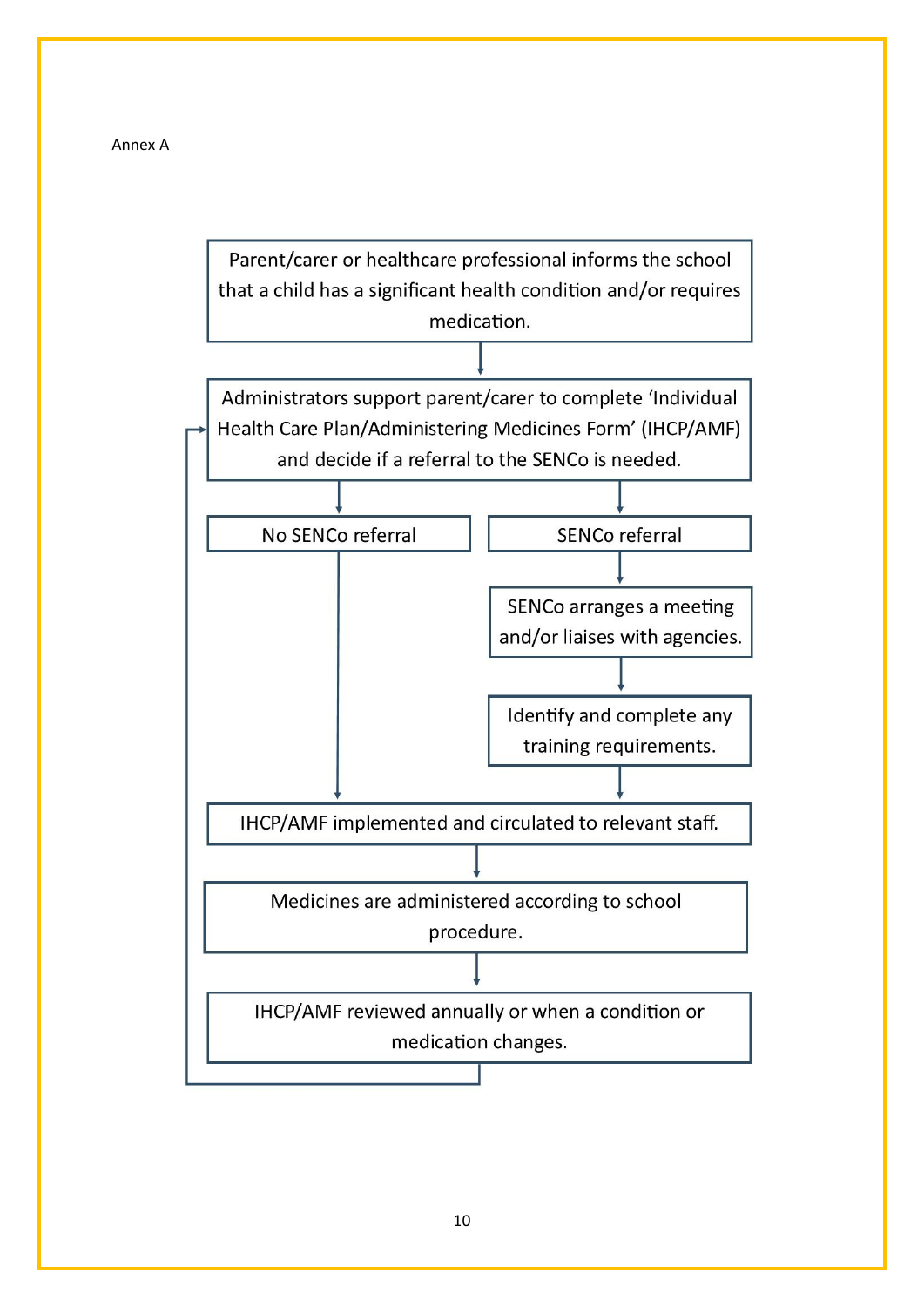# **INDIVIDUAL HEALTH CARE PLAN AND ADMINISTERING PRESCRIPTION MEDICINES**

| <b>Child's Name</b>                   |  |
|---------------------------------------|--|
| Date of Birth                         |  |
| <b>Child's Address</b>                |  |
| <b>Medical Diagnosis or Condition</b> |  |
| <b>Date</b>                           |  |
| <b>Review Dates</b>                   |  |

#### **CONTACT INFORMATION**

| <b>Family Contact 1</b> |  | <b>Family Contact 2</b> |  |
|-------------------------|--|-------------------------|--|
| <b>Name</b>             |  | <b>Name</b>             |  |
| <b>Contact</b>          |  | <b>Contact</b>          |  |
| <b>Daytime</b>          |  | <b>Daytime</b>          |  |
| Phone                   |  | Phone                   |  |
| <b>Number</b>           |  | <b>Number</b>           |  |

|                | <b>Clinic/Hospital Contact</b> |                | <b>GP</b> |
|----------------|--------------------------------|----------------|-----------|
| <b>Name</b>    |                                | <b>Name</b>    |           |
| <b>Contact</b> |                                | <b>Contact</b> |           |
| <b>Daytime</b> |                                | <b>Daytime</b> |           |
| Phone          |                                | Phone          |           |
| <b>Number</b>  |                                | <b>Number</b>  |           |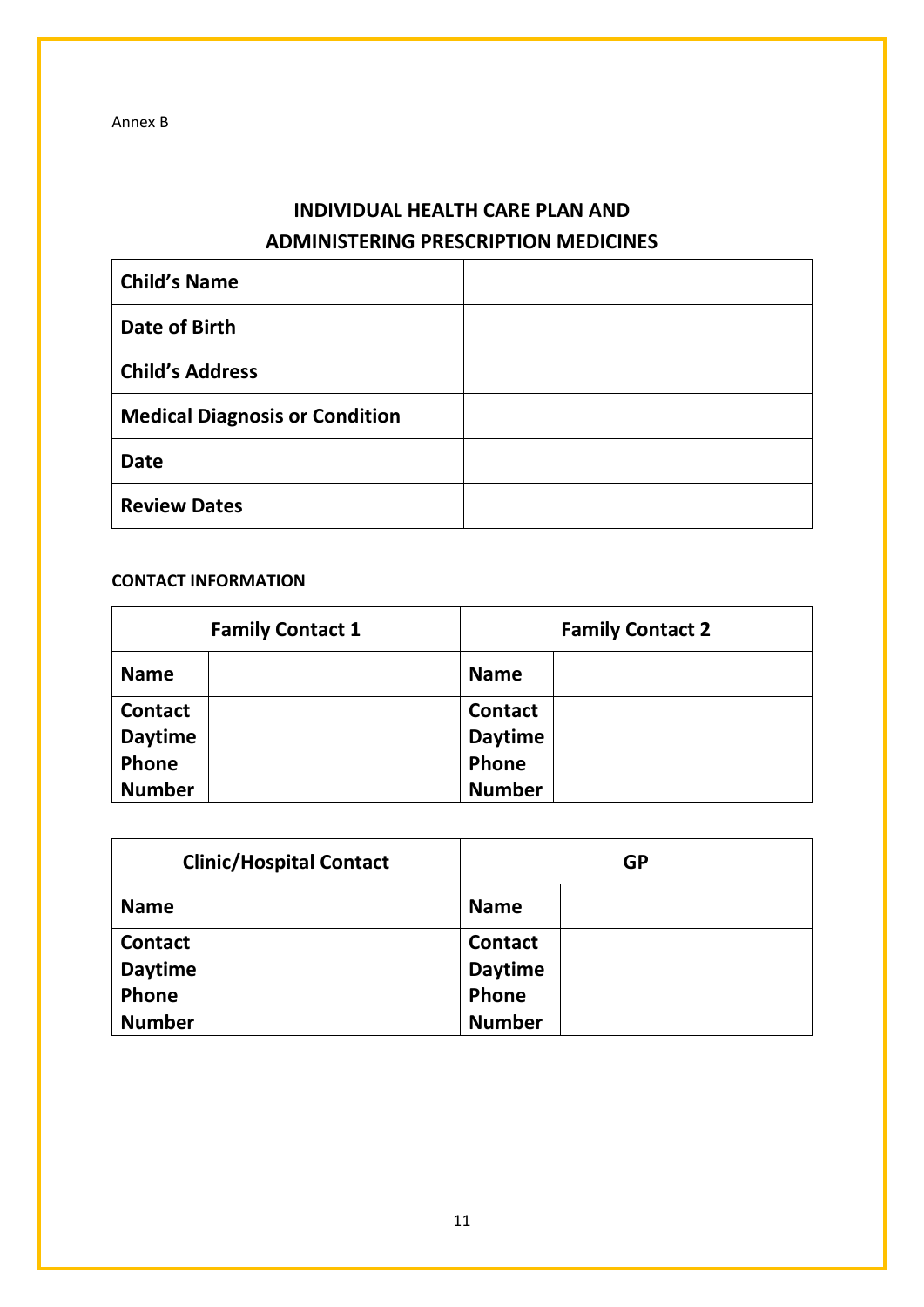#### **MEDICINE**

| Name/Type/Quantity of Medicine (as<br>described on the container):                           |  |
|----------------------------------------------------------------------------------------------|--|
| Date dispensed:                                                                              |  |
| <b>Expiry date:</b>                                                                          |  |
| Dosage and method:                                                                           |  |
| Timing:                                                                                      |  |
| <b>Special Precautions:</b>                                                                  |  |
| Are there any side effects that<br><b>Transforming Futures Trust needs to</b><br>know about? |  |
| Describe what constitutes<br>an<br>emergency and the action to take if<br>this occurs.       |  |
| Staff training needed/undertaken $-$<br>who/what/when/where                                  |  |

**I understand that I must notify Transforming Futures Trust of any changes in writing.**

|            | <b>Parent/Carer</b> | <b>Staff Member</b> |
|------------|---------------------|---------------------|
| Date:      |                     |                     |
| Signature: |                     |                     |
| Name:      |                     |                     |

| Has a relevant plan/advice been provided by Health? (Delete |     | <b>No</b> |
|-------------------------------------------------------------|-----|-----------|
| as necessary) *If so please attach.                         | Yes |           |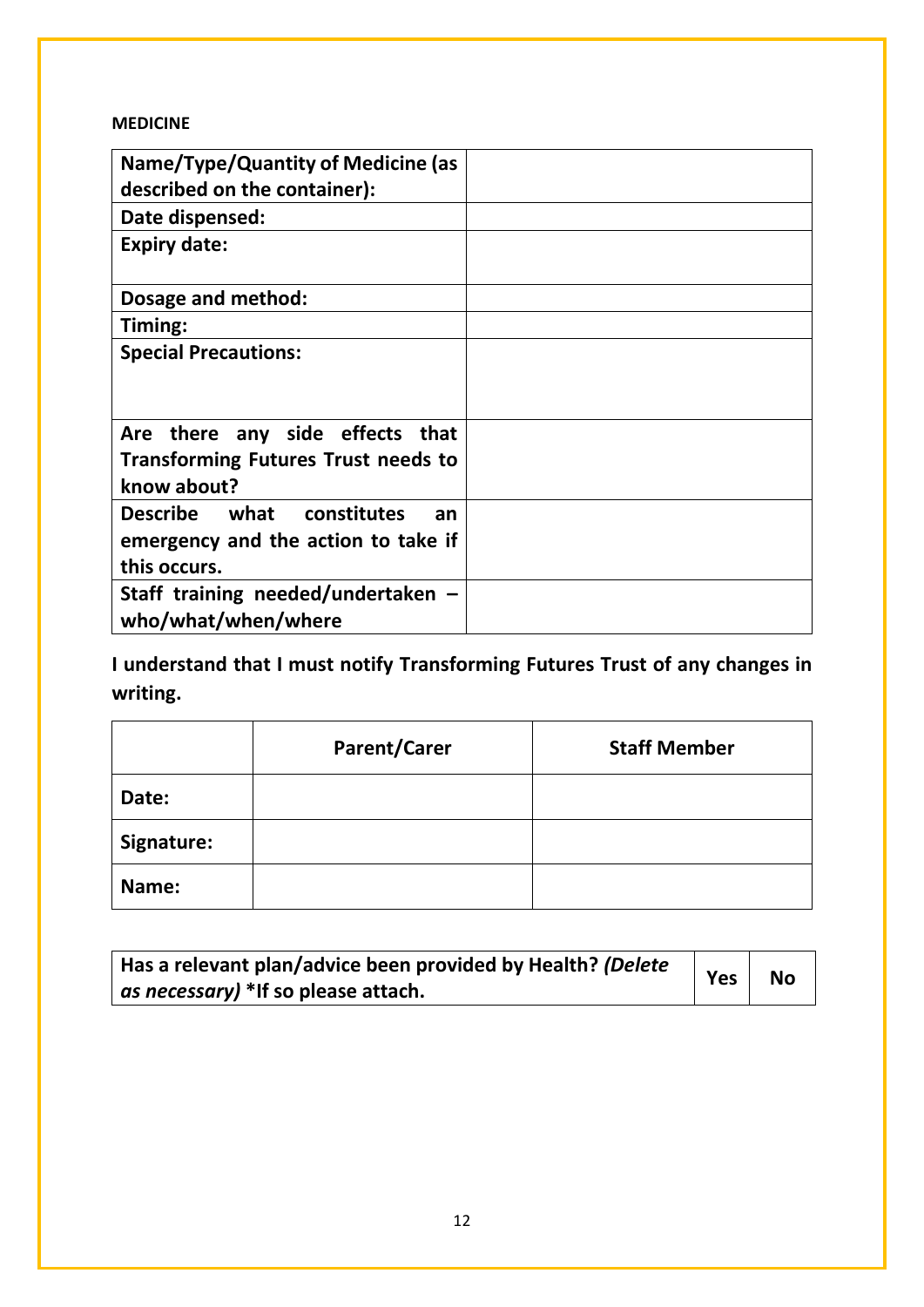Annex C

# **INDIVIDUAL HEALTH CARE PLAN AND ADMINISTERING OVER THE COUNTER MEDICINES**

| <b>Child's Name</b>                   |  |
|---------------------------------------|--|
| Date of Birth                         |  |
| <b>Child's Address</b>                |  |
| <b>Medical Diagnosis or Condition</b> |  |
| <b>Date</b>                           |  |
| <b>Review Dates</b>                   |  |

#### **CONTACT INFORMATION**

| <b>Family Contact 1</b> |  | <b>Family Contact 2</b> |  |
|-------------------------|--|-------------------------|--|
| <b>Name</b>             |  | <b>Name</b>             |  |
| <b>Contact</b>          |  | <b>Contact</b>          |  |
| <b>Daytime</b>          |  | <b>Daytime</b>          |  |
| Phone                   |  | Phone                   |  |
| <b>Number</b>           |  | <b>Number</b>           |  |

**I understand that I must notify Transforming Futures Trust of any changes in writing.**

|            | <b>Parent/Carer</b> | <b>Staff Member</b> |
|------------|---------------------|---------------------|
| Date:      |                     |                     |
| Signature: |                     |                     |
| Name:      |                     |                     |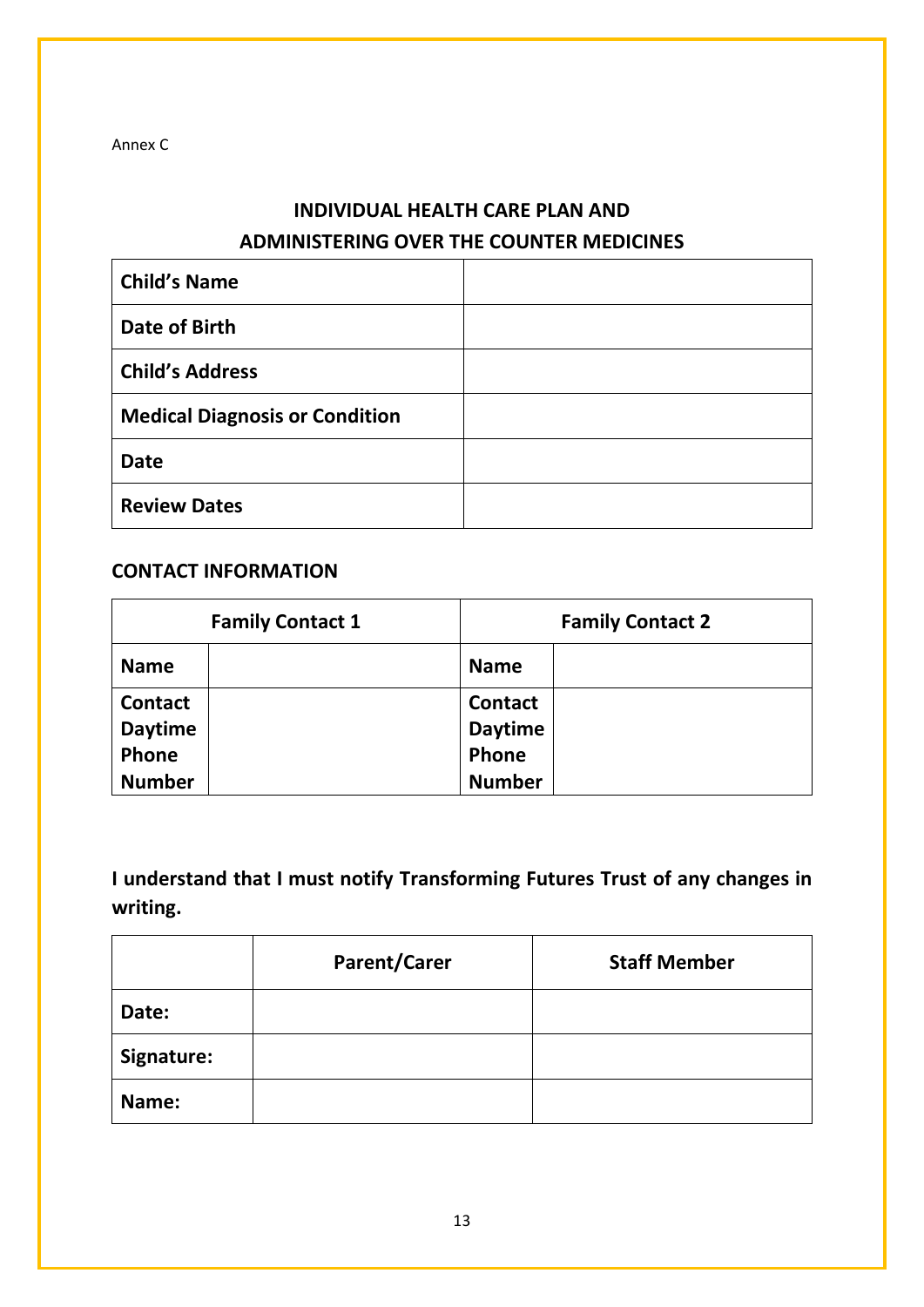# **MEDICINE**

| container):                        | Name/Type/Quantity of Medicine (as described on the  |                |                  |                |                  |
|------------------------------------|------------------------------------------------------|----------------|------------------|----------------|------------------|
| Date dispensed:                    |                                                      |                |                  |                |                  |
| <b>Expiry date:</b>                |                                                      |                |                  |                |                  |
| Dosage and method:                 |                                                      |                |                  |                |                  |
| Timing:                            |                                                      |                |                  |                |                  |
| <b>Special Precautions:</b>        |                                                      |                |                  |                |                  |
|                                    |                                                      |                |                  |                |                  |
|                                    | Are there any side effects that Transforming Futures |                |                  |                |                  |
|                                    | Trust needs to know about?                           |                |                  |                |                  |
|                                    | Describe what constitutes an emergency and the       |                |                  |                |                  |
| action to take if this occurs.     |                                                      |                |                  |                |                  |
| Staff training needed/undertaken – |                                                      |                |                  |                |                  |
| who/what/when/where.               |                                                      |                |                  |                |                  |
|                                    | Date and time of last dosage administered<br>at      |                |                  |                |                  |
| home/school.                       |                                                      |                |                  |                |                  |
|                                    |                                                      |                |                  |                |                  |
|                                    | Date and time of medication administered in school:  |                |                  |                |                  |
| Date &<br>Time                     | <b>Signature</b>                                     | Date &<br>Time | <b>Signature</b> | Date &<br>Time | <b>Signature</b> |

| Date &<br><b>Time</b> | <b>Signature</b> | Date &<br><b>Time</b> | <b>Signature</b> | Date &<br><b>Time</b> | <b>Signature</b> |
|-----------------------|------------------|-----------------------|------------------|-----------------------|------------------|
|                       |                  |                       |                  |                       |                  |
|                       |                  |                       |                  |                       |                  |
|                       |                  |                       |                  |                       |                  |
|                       |                  |                       |                  |                       |                  |
|                       |                  |                       |                  |                       |                  |
|                       |                  |                       |                  |                       |                  |